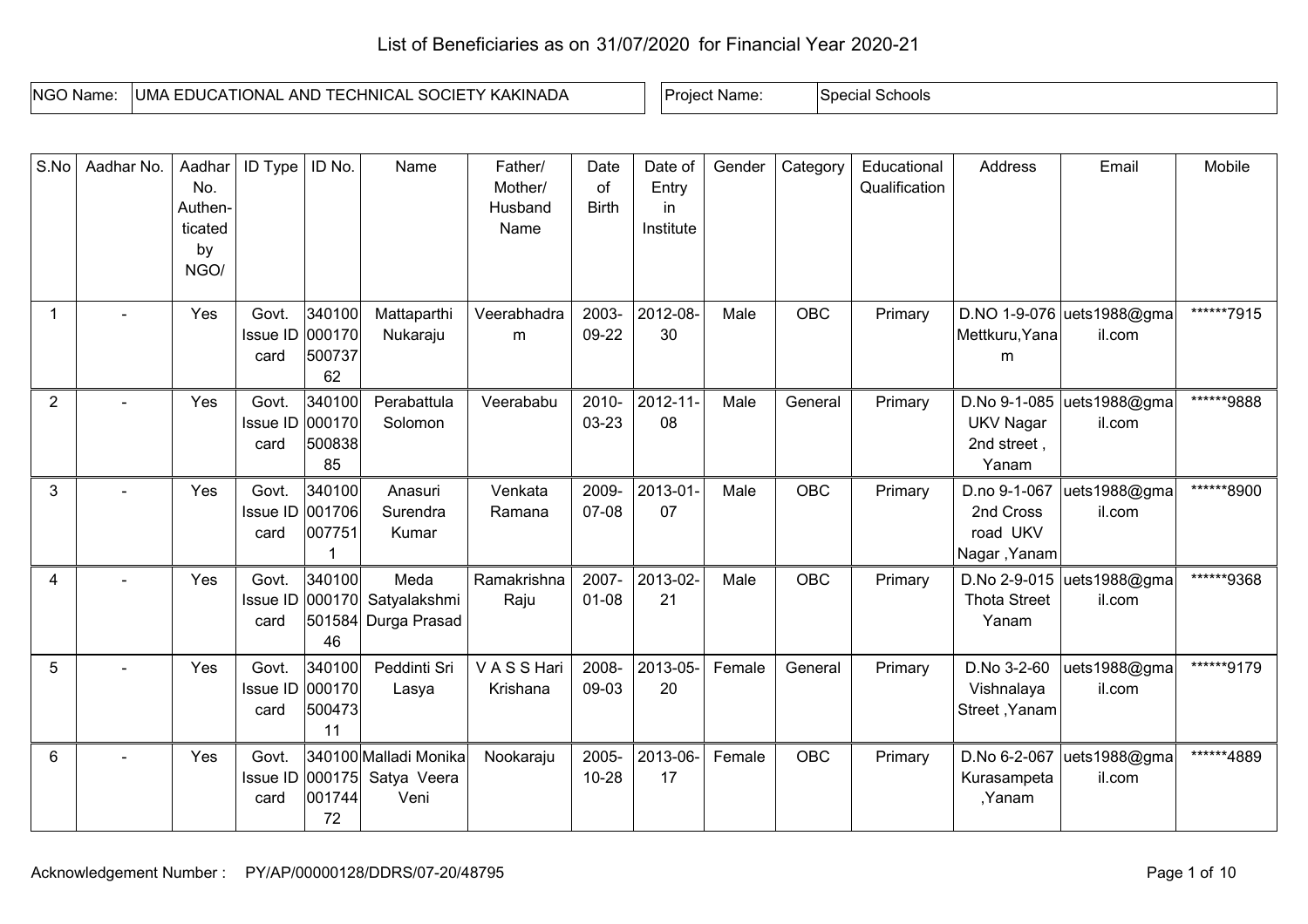| S.No           | Aadhar No. | Aadhar<br>No.<br>Authen-<br>ticated<br>by<br>NGO/ | <b>ID Type</b>                   | ID No.                           | Name                               | Father/<br>Mother/<br>Husband<br>Name | Date<br>of<br><b>Birth</b> | Date of<br>Entry<br>in<br>Institute | Gender | Category   | Educational<br>Qualification | Address                                            | Email                                 | Mobile     |
|----------------|------------|---------------------------------------------------|----------------------------------|----------------------------------|------------------------------------|---------------------------------------|----------------------------|-------------------------------------|--------|------------|------------------------------|----------------------------------------------------|---------------------------------------|------------|
| $\overline{7}$ |            | Yes                                               | Govt.<br><b>Issue ID</b><br>card | 000070<br>500729<br>23           | 340100 Reddy Bhanu<br>Shenkar      | Sathibabu                             | 2005-<br>09-13             | 2013-07-<br>23                      | Male   | <b>OBC</b> | Primary                      | Dhraksharama<br>Raod, Yanam<br>533464              | D,no1-1-6-031 uets1988@gma<br>il.com  | ******6477 |
| 8              |            | Yes                                               | Govt.<br>Issue ID<br>card        | 340100<br>000170<br>502296<br>72 | G Janaki<br>Pavan                  | Ramu                                  | 2008-<br>$08 - 15$         | 2013-10-<br>28                      | Male   | OBC        | Primary                      | old School<br><b>Street</b><br>Kanakalpeta         | D.No 10-6-005 uets 1988@gma<br>il.com |            |
| 9              |            | Yes                                               | Govt.<br>Issue ID 000170<br>card | 503982<br>76                     | 340100 Kona Venkata<br>Manoj Kumar | Nageswara<br>Rao                      | 2012-<br>$07-16$           | 2014-12-<br>01                      | Male   | General    | Primary                      | Konastreet, Ka<br>nakalapeta, Ya<br>nam            | D.No 10-7-106 uets 1988@gma<br>il.com | ******2477 |
| 10             |            | Yes                                               | Govt.<br>Issue ID<br>card        | 340100<br>000170<br>500510<br>63 | Kanuboina<br>Anil Kumar            | Srinu                                 | 2004-<br>$02 - 06$         | 2015-03-<br>10                      | Male   | <b>OBC</b> | Primary                      | D.NO 9-1-127<br>VKC colony<br>,Mettakuru,Ya<br>nam | uets1988@gma<br>il.com                | ******3616 |
| 11             |            | Yes                                               | Govt.<br><b>Issue ID</b><br>card | 340100<br>000175<br>002105<br>07 | Pesangi<br>Yogeswar<br>Simhadri    | Apparao                               | 2005-<br>09-05             | 2015-07-<br>07                      | Male   | OBC        | Primary                      | Giriyampeta, Y<br>anam                             | D.NO 5-8-220 uets1988@gma<br>il.com   | ******3666 |
| 12             |            | Yes                                               | Govt.<br>Issue ID 000175<br>card | 340100<br>021041<br>4            | Vallu Divya<br>Krupa               | Lavaraju                              | 2007-<br>05-08             | 2015-07-<br>07                      | Female | <b>OBC</b> | Primary                      | D.No 5-8-207<br>Giriyampeta<br>,Yanam              | uets1988@gma<br>il.com                | ******5844 |
| 13             |            | Yes                                               | Govt.<br>Issue ID 000170<br>card | 705741<br>05                     | 340100 Balasani Veea<br>Babu       | Krishna<br>murthy                     | 2012-<br>11-09             | 2016-06-<br>13                      | Male   | <b>OBC</b> | Primary                      | D.no 5-12-13<br>Savitri Nagar<br>Yanam             | uets1988@gma<br>il.com                | ******0234 |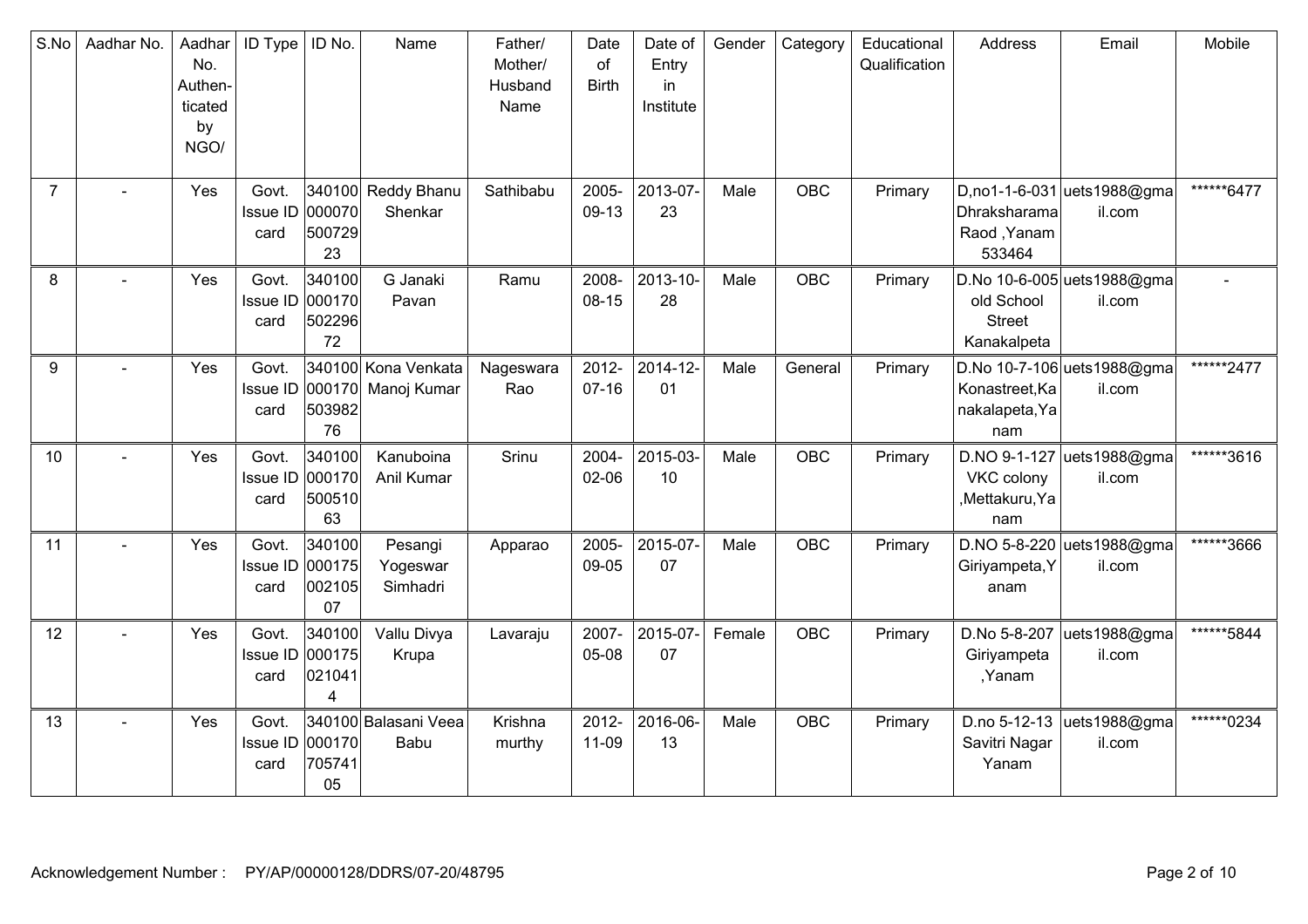| S.No | Aadhar No. | Aadhar<br>No.<br>Authen-<br>ticated<br>by<br>NGO/ | <b>ID Type</b>                   | ID No.                           | Name                                    | Father/<br>Mother/<br>Husband<br>Name | Date<br>of<br><b>Birth</b> | Date of<br>Entry<br>in<br>Institute | Gender | Category   | Educational<br>Qualification | Address                                            | Email                  | Mobile     |
|------|------------|---------------------------------------------------|----------------------------------|----------------------------------|-----------------------------------------|---------------------------------------|----------------------------|-------------------------------------|--------|------------|------------------------------|----------------------------------------------------|------------------------|------------|
| 14   |            | Yes                                               | Govt.<br>Issue ID<br>card        | 340100<br>000170<br>500758<br>06 | Dhanduprolu<br>Jemes                    | Srinu                                 | 2010-<br>05-04             | 2016-06-<br>15                      | Male   | <b>OBC</b> | Primary                      | D.No 7-11-<br>2011 old<br>Rajeev Nagar<br>,Yanam   | uets1988@gma<br>il.com | ******6477 |
| 15   |            | Yes                                               | Govt.<br>Issue ID<br>card        | 340100<br>000170<br>501579<br>07 | Rayudu<br>Samanath<br>Krishna<br>Kumari | Anjaneyulu                            | 2012-<br>$02 - 05$         | 2016-08-<br>09                      | Female | OBC        | Primary                      | D.No3-1-1<br>Boat<br>Street, Yanam                 | uets1988@gma<br>il.com | ******2459 |
| 16   |            | Yes                                               | Govt.<br>Issue ID 000170<br>card | 340100<br>501009<br>36           | Pamapana<br>Lakshmi Siva<br>Sai         | Bhemeswara<br>rao                     | 2009-<br>07-07             | 2016-08-<br>18                      | Male   | <b>OBC</b> | Primary                      | D.No 4-5-45<br>Pillaraya<br>Street, Yanam          | uets1988@gma<br>il.com | ******0519 |
| 17   |            | Yes                                               | Govt.<br>Issue ID<br>card        | 000170<br>802553<br>63           | 340100 Nandi Shamili                    | Sunil                                 | 2003-<br>$08 - 10$         | 2016-08-<br>18                      | Female | <b>OBC</b> | Primary                      | D.No 8-4-003<br>masidh street<br>yanam             | uets1988@gma<br>il.com | ******7187 |
| 18   |            | Yes                                               | Govt.<br><b>Issue ID</b><br>card | 340100<br>000170<br>705292<br>48 | Nisanth<br>Kanneedi                     | Srinivasa rao                         | $2011 -$<br>04-20          | 2016-08-<br>19                      | Male   | OBC        | Primary                      | D.No 9-2-172<br>UKV Nagar,<br>Yanam                | uets1988@gma<br>il.com | ******4101 |
| 19   |            | Yes                                               | Govt.<br>Issue ID 000170<br>card | 340100<br>500846<br>15           | Dommiti<br>Ramesh                       | Vadapalli                             | 2006-<br>06-27             | 2016-09-<br>14                      | Male   | <b>OBC</b> | Primary                      | D.NO 4-5-16<br>Pillaraya<br>Street, Yanam          | uets1988@gma<br>il.com | ******3319 |
| 20   |            | No                                                | Govt.<br>Issue ID 000170<br>card | 340100<br>501608<br>04           | Akula Dinesh                            | Yedukondallu                          | 2006-<br>$07 - 27$         | 2016-09-<br>14                      | Male   | <b>OBC</b> | Primary                      | D.NO 9-1-<br>114,3rd street<br>,UKV nagar<br>yanam | uets1988@gma<br>il.com | ******1828 |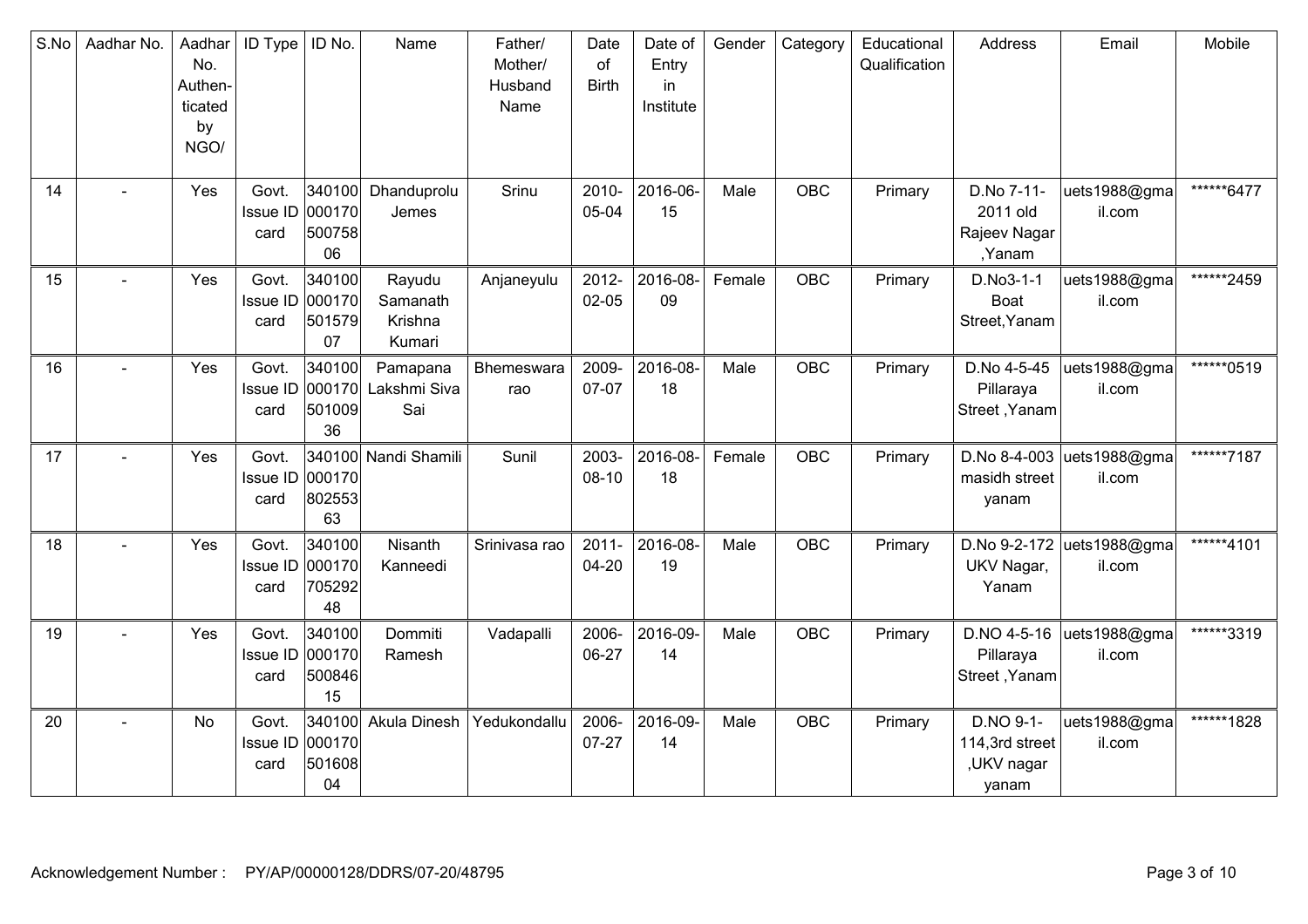| S.No | Aadhar No.     | Aadhar<br>No.<br>Authen-<br>ticated<br>by<br>NGO/ | <b>ID Type</b>                   | ID No.                           | Name                                         | Father/<br>Mother/<br>Husband<br>Name | Date<br>of<br><b>Birth</b> | Date of<br>Entry<br>in<br>Institute | Gender | Category   | Educational<br>Qualification | Address                                             | Email                                 | Mobile     |
|------|----------------|---------------------------------------------------|----------------------------------|----------------------------------|----------------------------------------------|---------------------------------------|----------------------------|-------------------------------------|--------|------------|------------------------------|-----------------------------------------------------|---------------------------------------|------------|
| 21   |                | No                                                | Govt.<br>Issue ID<br>card        | 340100<br>000170<br>500830<br>68 | Rayavarapu<br>Ramya                          | Suryanarayna                          | 2005-<br>$12 - 26$         | 2016-11-<br>23                      | Female | General    | Primary                      | Flood bank<br>Raod, Yanam                           | D.No 8-120/24 uets 1988@gma<br>il.com | ******3998 |
| 22   |                | Yes                                               | Govt.<br><b>Issue ID</b><br>card | 340100<br>000170<br>501928<br>59 | Vaidadi<br>Somanadri                         | Venkatesh                             | 2005-<br>$10 - 15$         | 2016-11-<br>23                      | Male   | <b>OBC</b> | Primary                      | Kurasampeta,<br>Yanam                               | D.NO 6-2-141 uets1988@gma<br>il.com   | ******9226 |
| 23   |                | Yes                                               | Govt.<br>Issue ID 000170<br>card | 340100<br>519389<br>5            | Pemmadi<br>Kesava                            | Kanakaraju                            | 2012-<br>09-07             | 2016-12-<br>23                      | Male   | <b>OBC</b> | Primary                      | D.NO 7-13-<br>046 KVR<br>Nagar Ferry<br>Road, Yanam | uets1988@gma<br>il.com                | ******2706 |
| 24   |                | Yes                                               | Govt.<br><b>Issue ID</b><br>card | 501757<br>51                     | 340100 Vaidadi Naga<br>000170 Thirupathi Rao | Venkatesh                             | 2009-<br>09-09             | 2016-12-<br>31                      | Male   | <b>OBC</b> | Primary                      | Kurasampeta,<br>Yanam                               | D.NO 6-2-141 uets1988@gma<br>il.com   | ******9226 |
| 25   |                | Yes                                               | Govt.<br><b>Issue ID</b><br>card | 281400<br>705734<br>53           | Saladi<br>000170 Thirumala Teja              | Yesubabau                             | $2011 -$<br>$02 - 24$      | 2017-06-<br>10                      | Male   | <b>OBC</b> | Primary                      | D.no 1-163<br>Saladivari peta<br>kamini EG Dt<br>AP | uets1988@gma<br>il.com                | ******5626 |
| 26   |                | Yes                                               | Govt.<br>Issue ID 000170<br>card | 340100<br>500822<br>20           | C Sri Devi                                   | Srinivasa Rao                         | 2005-<br>09-23             | 2017-06-<br>12                      | Female | General    | Primary                      | 15-043, Ferry<br>Road, Yanam                        | uets1988@gma<br>il.com                | ******7549 |
| 27   | $\blacksquare$ | Yes                                               | Govt.<br>Issue ID<br>card        | 281400<br>000170<br>705291<br>78 | Naga Veera<br>Surendra<br>Yaga               | Krishna<br>murthy                     | $2011 -$<br>08-08          | 2017-06-<br>18                      | Male   | General    | Primary                      | D.NO 6-48<br>Buttupalem I<br>Polavaram              | uets1988@gma<br>il.com                | ******4363 |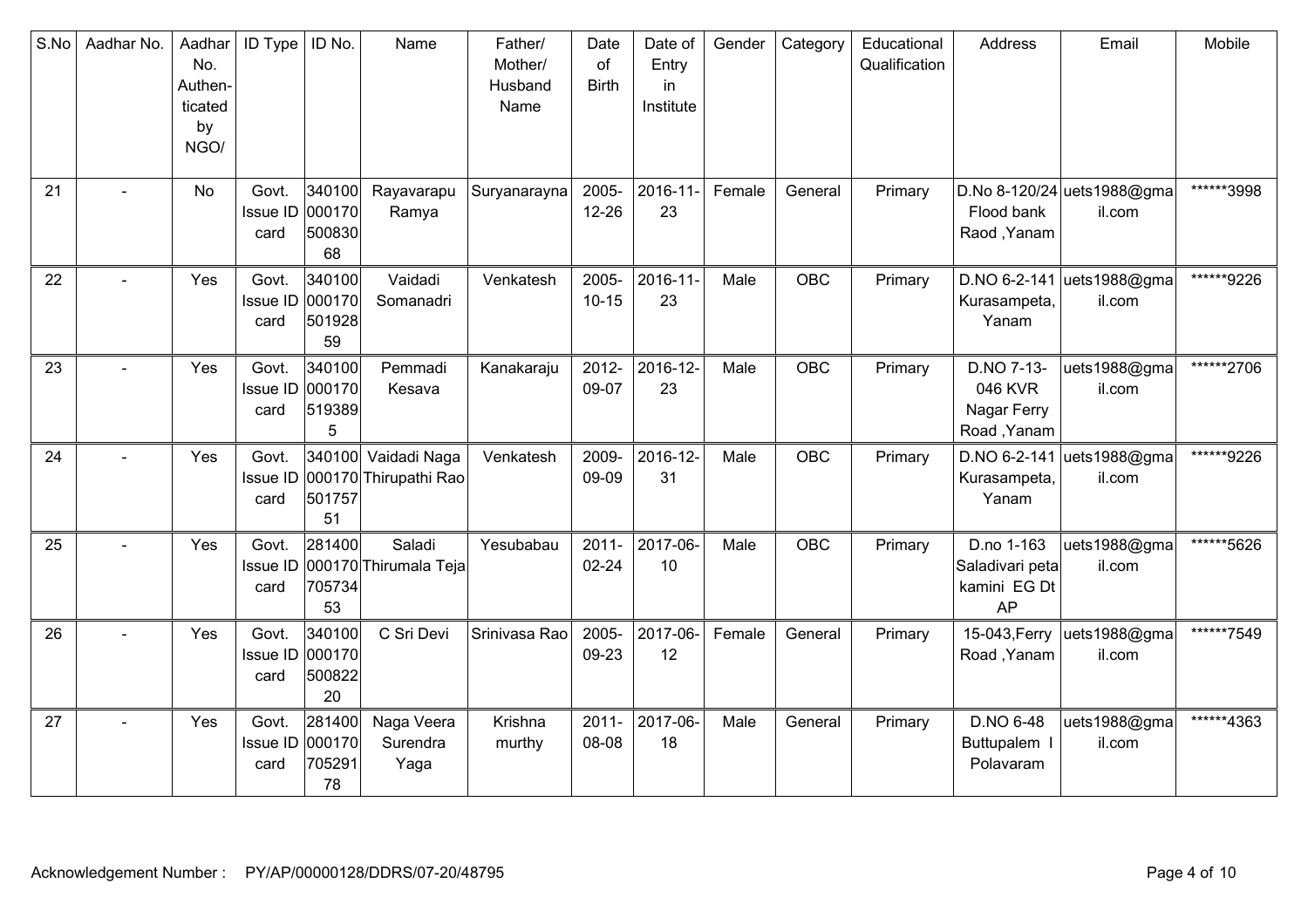| S.No | Aadhar No. | Aadhar<br>No.<br>Authen-<br>ticated<br>by<br>NGO/ | <b>ID Type</b>                      | ID No.                           | Name                                      | Father/<br>Mother/<br>Husband<br>Name | Date<br>of<br><b>Birth</b> | Date of<br>Entry<br>in<br>Institute | Gender | Category   | Educational<br>Qualification | Address                                     | Email                               | Mobile     |
|------|------------|---------------------------------------------------|-------------------------------------|----------------------------------|-------------------------------------------|---------------------------------------|----------------------------|-------------------------------------|--------|------------|------------------------------|---------------------------------------------|-------------------------------------|------------|
| 28   |            | Yes                                               | Govt.<br>Issue ID<br>card           | 000170<br>705535<br>08           | 281500 Chevuri Mohit<br>Sri Sai           | Rudra veera<br>Venkata Ravi<br>kumar  | 2007-<br>08-27             | 2017-06-<br>18                      | Male   | General    | Primary                      | D.No 4-3<br>Prakasam<br>street<br>Penugonda | uets1988@gma<br>il.com              | ******4268 |
| 29   |            | No                                                | Govt.<br>Issue ID<br>card           | 340100<br>000170<br>705537<br>03 | Yanapu Sri<br>praneeth Sai                | Sravan kumar                          | 2015-<br>05-30             | 2017-06-<br>18                      | Male   | General    | Primary                      | Venkat nagar,<br>Yanam                      | D.NO 4-1-069 uets1988@gma<br>il.com | ******4620 |
| 30   |            | No                                                | Govt.<br>Issue ID 000170<br>card    | 340100<br>03                     | Veera Naga<br>Devi<br>705294 Gangabathula | Vishnu<br>Chakram                     | 2004-<br>$11 - 11$         | 2017-06-<br>18                      | Male   | <b>OBC</b> | Primary                      | UKV nagar,<br>Yaanam                        | D.NO 9-2-113 uets1988@gma<br>il.com | ******2999 |
| 31   |            | Yes                                               | Govt.<br>Issue ID<br>card           | 000170<br>705294<br>61           | 340100 Durga Bhavani<br>Nama              | Jagayya                               | 2004-<br>05-20             | 2017-06-<br>18                      | Female | <b>OBC</b> | Primary                      | UKV nagar,<br>Yanam                         | D.NO 9-2-130 uets1988@gma<br>il.com | ******2815 |
| 32   |            | Yes                                               | Govt.<br>Issue ID<br>card           | 340100<br>000170<br>504517<br>15 | Faramsetti<br>Supriya                     | Govindu                               | 2013-<br>$02 - 23$         | 2017-07-<br>15                      | Female | <b>OBC</b> | Primary                      | Venkata<br>Nagar, Yanam                     | D.NO 4-1-006 uets1988@gma<br>il.com | ******5163 |
| 33   |            | Yes                                               | Govt.<br>Issue ID  uerolog <br>card | y2072                            | 2016N Akula Abhiram                       | Srinivas                              | 2015-<br>06-24             | 2018-06-<br>13                      | Male   | OBC        | Primary                      | Fisheman pea<br>Metakuru, Yan<br>am         | D.NO 1-9-029 uets1988@gma<br>il.com | ******5040 |
| 34   |            | Yes                                               | Govt.<br>Issue ID 516188<br>card    | TDTry1<br>$\overline{2}$         | Revu Josef                                | bhyraswamy                            | $2011 -$<br>$12 - 21$      | 2018-07-<br>02                      | Male   | <b>OBC</b> | Primary                      | D.No 6-6-032<br>Ayyanna<br>Nagar Yanam      | uets1988@gma<br>il.com              | ******4620 |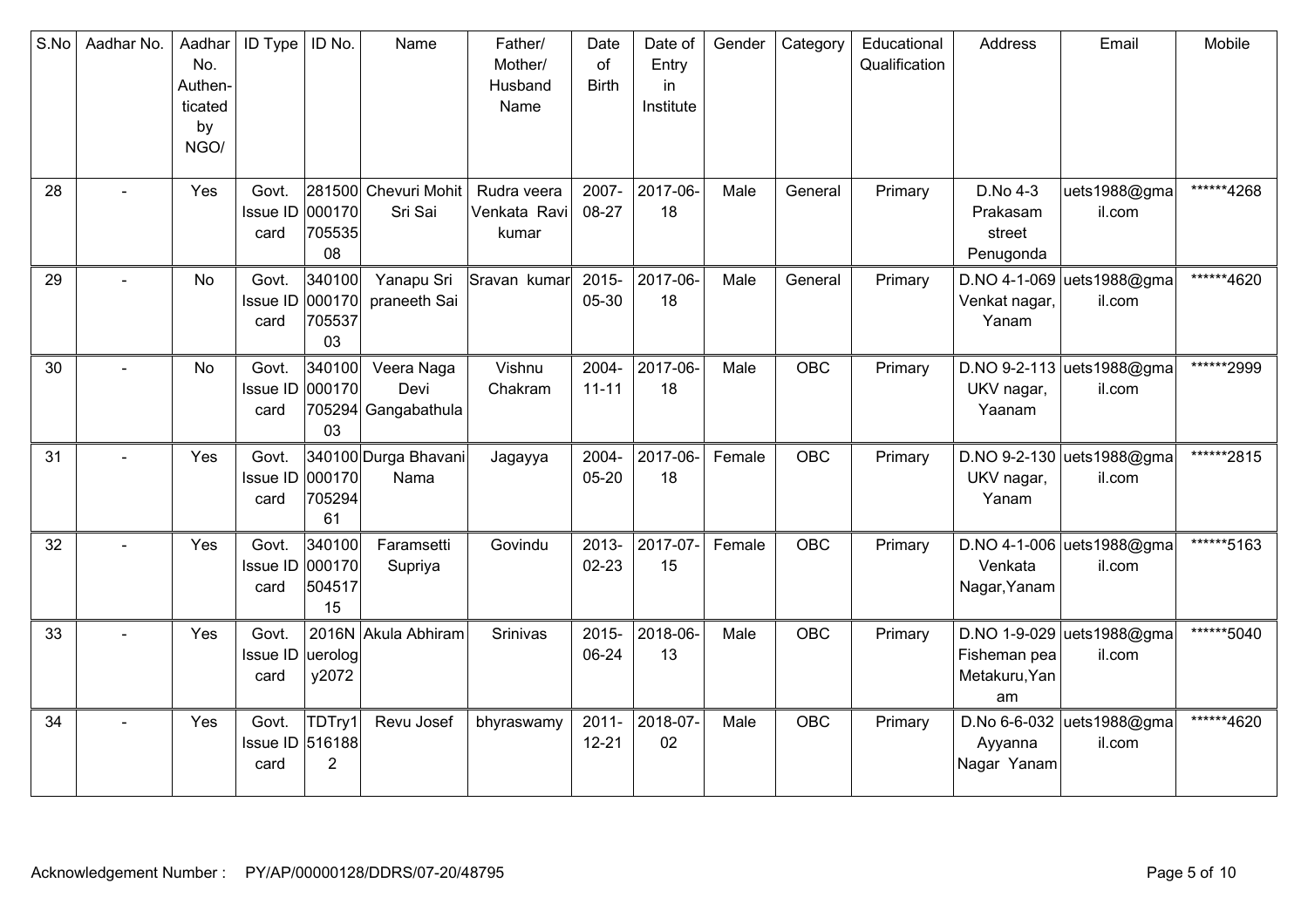| S.No | Aadhar No. | Aadhar<br>No.<br>Authen-<br>ticated<br>by<br>NGO/ | <b>ID Type</b>                    | ID No.                          | Name                                        | Father/<br>Mother/<br>Husband<br>Name | Date<br>of<br><b>Birth</b> | Date of<br>Entry<br>in<br>Institute | Gender | Category   | Educational<br>Qualification | Address                                                              | Email                                 | Mobile     |
|------|------------|---------------------------------------------------|-----------------------------------|---------------------------------|---------------------------------------------|---------------------------------------|----------------------------|-------------------------------------|--------|------------|------------------------------|----------------------------------------------------------------------|---------------------------------------|------------|
| 35   |            | Yes                                               | Govt.<br><b>Issue ID</b><br>card  | 109                             | Karri Sathish                               | Gangadhara<br>Rao                     | 2007-<br>$07 - 24$         | 2017-07-<br>07                      | Male   | <b>OBC</b> | Primary                      | Giriyampeta<br>Yanama                                                | D.No. 5-8-319 uets1988@gma<br>il.com  | ******8879 |
| 36   |            | Yes                                               | Govt.<br><b>Issue ID</b><br>card  | 040513<br>509021<br>012100<br>0 | Kudipudi<br>Nikitha<br>Pravallika           | Ramakrishana                          | 2013-<br>$05 - 25$         | 2018-07-<br>16                      | Female | <b>OBC</b> | Primary                      | D. No. 5-59,<br>Kundalamma<br>Cheruvu<br>Vegayammap<br>eta R.C.Puram | uets1988@gma<br>il.com                | ******1822 |
| 37   |            | Yes                                               | Govt.<br>Issue ID<br>card         | 4132                            | Kollu Sri<br>Manikanta                      | Durga Prasad                          | 2015-<br>06-26             | 2019-06-<br>12                      | Male   | <b>OBC</b> | Primary                      | D.No. 7-12-<br>073<br>Giriyampeta<br>Yanama                          | uets1988@gma<br>il.com                | ******7768 |
| 38   |            | Yes                                               | Govt.<br>Issue ID 201201<br>card  | 14300                           | 040535 Kaladi Mahesh                        | Chitti Babu                           | 2004-<br>08-01             | 2019-06-<br>12                      | Male   | OBC        | Primary                      | D.No. 5-10-<br>071 Savitri<br>Nagar<br>Yanama                        | uets1988@gma<br>il.com                | ******5422 |
| 39   |            | Yes                                               | Govt.<br>Issue ID eurolog<br>card | 2016N<br>y258                   | Koppadi<br>Lakshman                         | Sathi babu                            | 2005-<br>$06-18$           | 2019-06-<br>12                      | Male   | <b>OBC</b> | Primary                      | Old Rajiv<br>Nagar<br>Yanama                                         | D.No. 5-12-19 uets 1988@gma<br>il.com |            |
| 40   |            | Yes                                               | Govt.<br><b>Issue ID</b><br>card  | 732                             | Dasari<br>Pradeep<br>Kumar                  | Praksah Rao                           | 2005-<br>$02 - 28$         | 2020-06-<br>12                      | Male   | <b>OBC</b> | Primary                      | D.no 6-2-<br>201, Kurasapet<br>Yanam                                 | uets1988@gma<br>il.com                | ******2044 |
| 41   |            | Yes                                               | Govt.<br>Issue ID<br>card         | 900911<br>11050                 | 040554 ChinthalaPudi<br>Poorna<br>Bhanuteja | Subramanya<br>${\sf m}$               | 2006-<br>$10 - 21$         | 2020-06-<br>12                      | Male   | General    | Primary                      | D.No 8-1-097<br>Zicriyanagar, Y<br>anam                              | uets1988@gma<br>il.com                | ******5361 |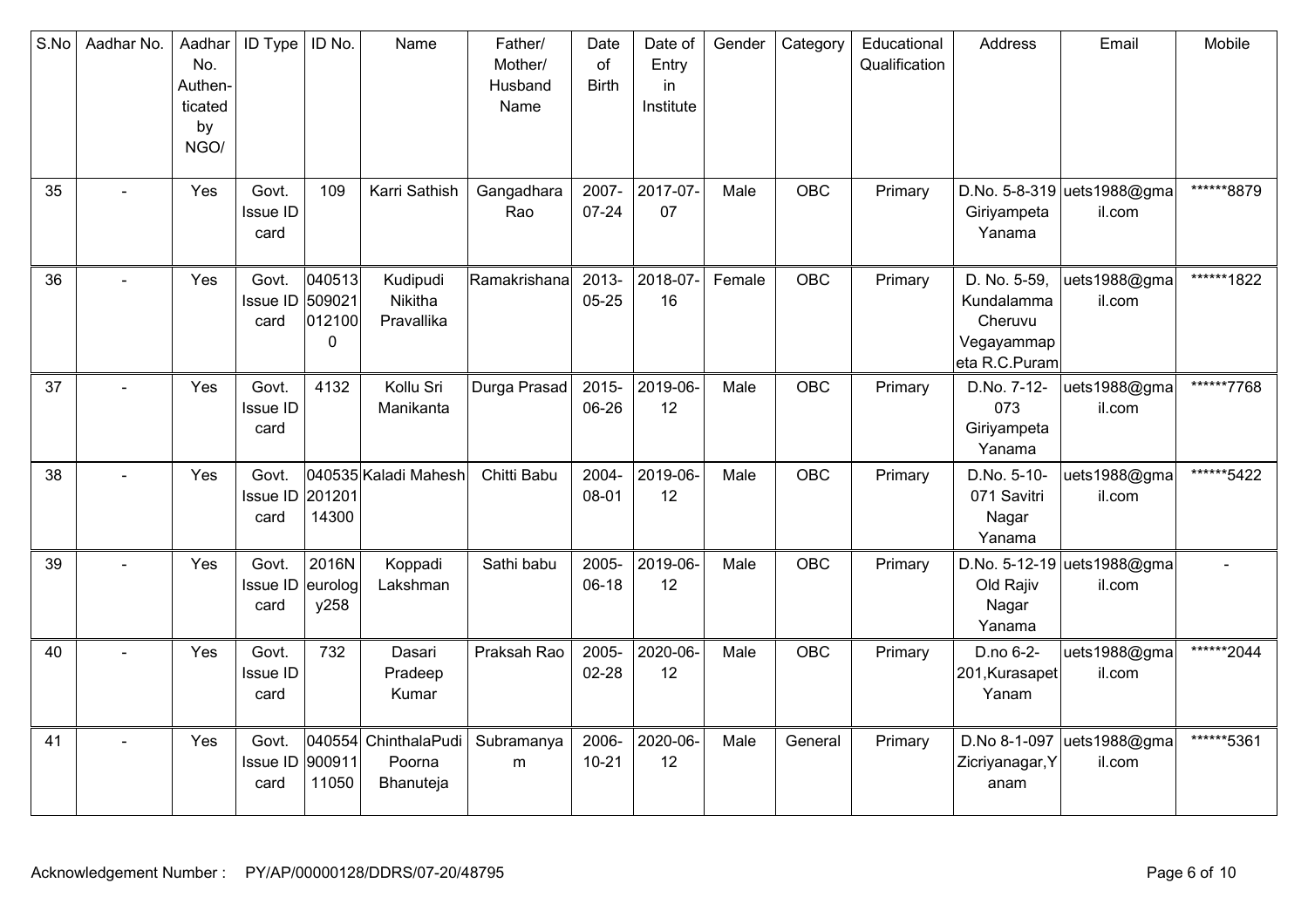| S.No | Aadhar No. | Aadhar<br>No.<br>Authen-<br>ticated<br>by<br>NGO/ | <b>ID Type</b>                   | ID No.                       | Name                                            | Father/<br>Mother/<br>Husband<br>Name | Date<br>of<br><b>Birth</b> | Date of<br>Entry<br>in<br>Institute | Gender | Category   | Educational<br>Qualification | Address                                   | Email                                 | Mobile     |
|------|------------|---------------------------------------------------|----------------------------------|------------------------------|-------------------------------------------------|---------------------------------------|----------------------------|-------------------------------------|--------|------------|------------------------------|-------------------------------------------|---------------------------------------|------------|
| 42   |            | Yes                                               | Govt.<br>Issue ID<br>card        | 2014 ort<br>ho <sub>89</sub> | Pala Durga<br>Malleswari                        | <b>Baktha</b><br>Prahladha            | 2005-<br>$10 - 05$         | 2020-06-<br>12                      | Female | <b>OBC</b> | Primary                      | Savithiri nagar<br>Yanam                  | D.No.5-13-272 uets1988@gma<br>il.com  |            |
| 43   |            | Yes                                               | Govt.<br>Issue ID<br>card        | yhiatry<br>1104              | 2014ps Ponnada Abhi                             | Srinivas                              | 2007-<br>$08-17$           | 2020-06-<br>14                      | Male   | <b>OBC</b> | Primary                      | D.No.6-4-056<br>Ayyanna<br>nagar Yanam    | uets1988@gma<br>il.com                | ******0182 |
| 44   |            | Yes                                               | Govt.<br><b>Issue ID</b><br>card | Manual<br>certific<br>ate    | Vaddi Rama<br>Krishna                           | Balakrishna                           | 2010-<br>06-21             | 2020-06-<br>15                      | Male   | General    | Primary                      | D.No.8-2-004<br>Sidhardha<br>nagar, Yanam | uets1988@gma<br>il.com                |            |
| 45   |            | Yes                                               | Govt.<br><b>Issue ID</b><br>card | 520ph1<br>7feb20<br>17       | Chilakalapudi<br>Sri<br>Veerabenkata<br>Lalitha | Eswara<br>charyalu                    | 2005-<br>$12 - 02$         | 2020-06-<br>22                      | Female | <b>OBC</b> | Primary                      | D.No.4-1-098<br>Venkata<br>NagarYanam     | uets1988@gma<br>il.com                |            |
| 46   |            | Yes                                               | Govt.<br>Issue ID<br>card        | 2016N<br>eurolag<br>y555     | Malladi Divya                                   | Posayya                               | 2005-<br>08-18             | 2020-06-<br>22                      | Female | <b>OBC</b> | Primary                      | D.No 1-9-028<br>Mettakuru<br>Yanam        | uets1988@gma<br>il.com                |            |
| 47   |            | Yes                                               | Govt.<br><b>Issue ID</b><br>card | 2014 ort<br>ho <sub>84</sub> | Kollu Baby                                      | Samyal                                | 2005-<br>$12 - 30$         | 2020-06-<br>27                      | Female | OBC        | Primary                      | Francthippa, Y<br>anam                    | D.No 7-12-040 uets 1988@gma<br>il.com | ******8787 |
| 48   |            | Yes                                               | Govt.<br>Issue ID<br>card        | 201920<br>Neurol<br>agy40    | Pilli Satya<br>kumari                           | Hari                                  | $2011 -$<br>$07 - 14$      | 2020-06-<br>27                      | Female | General    | Primary                      | D.no 6-3-043<br>kurasampeta,<br>Yanam     | uets1988@gma<br>il.com                | ******2623 |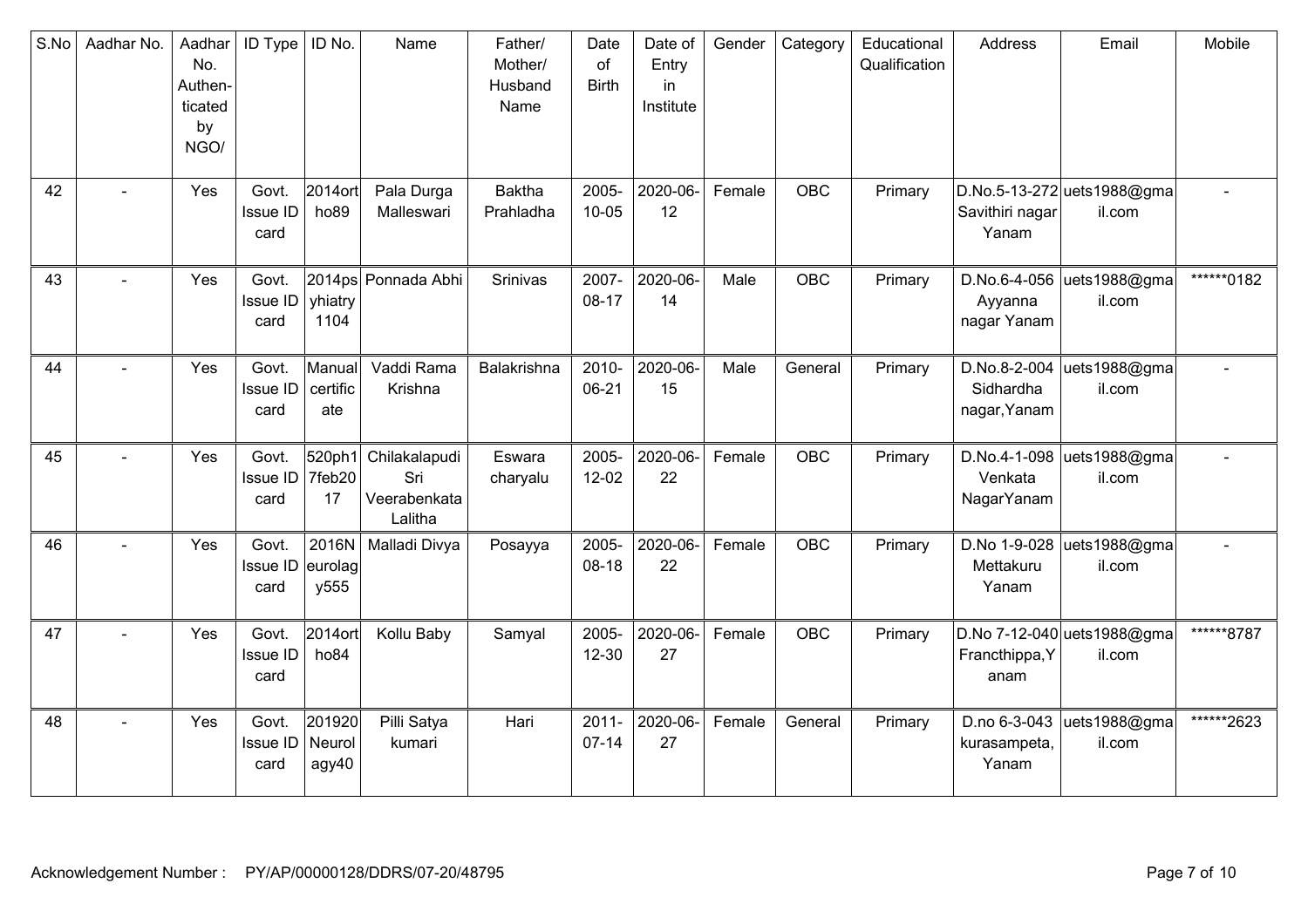| S.No | Aadhar No. | Aadhar<br>No.<br>Authen-<br>ticated<br>by<br>NGO/ | <b>ID</b> Type                   | ID No.                           | Name                                         | Father/<br>Mother/<br>Husband<br>Name            | Date<br>of<br><b>Birth</b> | Date of<br>Entry<br>in<br>Institute | Gender | Category | Educational<br>Qualification | Address                                                  | Email                                 | Mobile      |
|------|------------|---------------------------------------------------|----------------------------------|----------------------------------|----------------------------------------------|--------------------------------------------------|----------------------------|-------------------------------------|--------|----------|------------------------------|----------------------------------------------------------|---------------------------------------|-------------|
| 49   |            | Yes                                               | Govt.<br><b>Issue ID</b><br>card | 2016M<br>D <sub>4</sub>          | Yarram Setti<br>Sama<br>Veerabadra<br>Shekar | Sruya<br>chandra<br>Vishnu<br>Chakra Dara<br>rao | 2007-<br>$12 - 05$         | 2020-06-<br>27                      | Male   | General  | Primary                      | Kanakalapeta,<br>Yanam                                   | D.No 10-7-043 uets 1988@gma<br>il.com |             |
| 50   |            | Yes                                               | Govt.<br>Issue ID 000170<br>card | 501607<br>02                     | 340100 Sangadi Yesu<br>Raju                  | Srinivasa                                        | 2008-<br>08-04             | 2012-03-<br>16                      | Male   | SC       | Primary                      | Kothapeta, Yan<br>am                                     | D.NO 9-5-050 uets1988@gma<br>il.com   | ******6559  |
| 51   |            | Yes                                               | Govt.<br>Issue ID 000170<br>card | 340100<br>703739<br>45           | Dadala<br>Abilash                            | Kiran kumar                                      | 2005-<br>09-13             | 2012-04-<br>10                      | Male   | SC       | Primary                      | D.NO 6-6019<br>Farampeta, Ne<br>w Rajeev<br>Nagar, Yanam | uets1988@gma<br>il.com                | *******0020 |
| 52   |            | Yes                                               | Govt.<br>Issue ID<br>card        | 340100<br>000175<br>002908<br>74 | Dasaym<br>Abiram                             | Mahima<br>Suresh                                 | 2005-<br>$12 - 31$         | 2013-01<br>21                       | Male   | SC       | Primary                      | D.no 6-7-121<br>Farampeta,<br>Yanam                      | uets1988@gma<br>il.com                | ******3372  |
| 53   |            | Yes                                               | Govt.<br><b>Issue ID</b><br>card | 340100<br>000710<br>501561<br>98 | Mortha Divya<br>Harika                       | Ramesh                                           | $2011 -$<br>$07 - 21$      | 2013-08-<br>12                      | Female | SC       | Primary                      | Balayogi<br>Colony,<br>Yanam                             | D.NO 5-4-085 uets1988@gma<br>il.com   | *******0377 |
| 54   |            | Yes                                               | Govt.<br><b>Issue ID</b><br>card | 000170<br>501565<br>75           | 340100 Moyya Srivalli                        | Suribabu                                         | 2010-<br>09-23             | 2013-10-<br>30                      | Female | SC       | Primary                      | D.no 17-10-<br>306, Swarndra<br>colony,<br>Kakinada      | uets1988@gma<br>il.com                | ******4620  |
| 55   |            | Yes                                               | Govt.<br>Issue ID Puduch<br>card | 2015Ps<br>arry                   | Illingi Radha<br>Krishnaveni                 | Perraju                                          | 2003-<br>$10 - 25$         | 2016-06-<br>17                      | Female | SC       | Primary                      | D.No 5-8-142,<br>Giriyam pet,<br>Yanam                   | uets1988@gma<br>il.com                | ******2658  |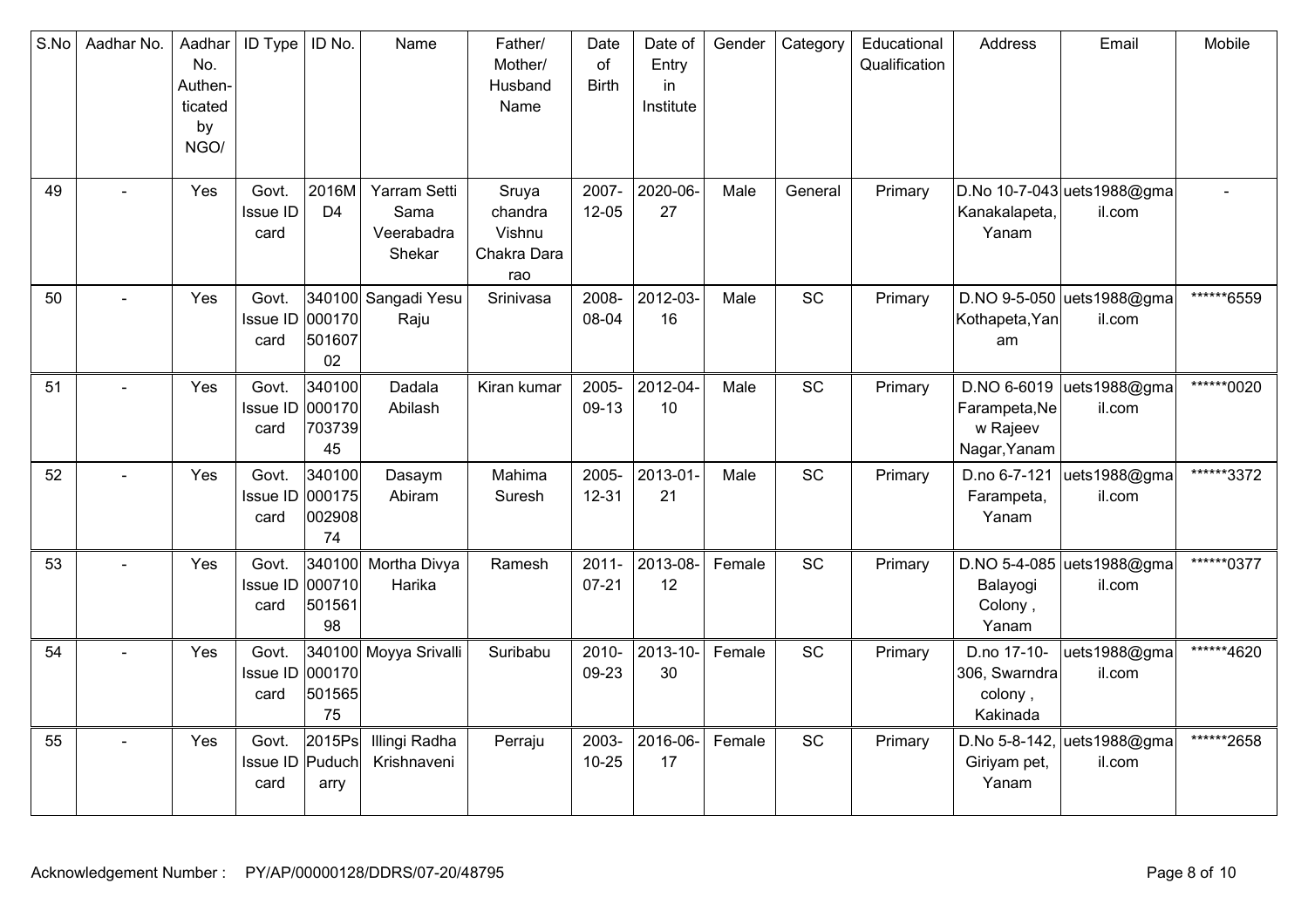| S.No | Aadhar No. | Aadhar<br>No.<br>Authen-<br>ticated<br>by<br>NGO/ | ID Type                           | ID No.                           | Name                                  | Father/<br>Mother/<br>Husband<br>Name | Date<br>of<br><b>Birth</b> | Date of<br>Entry<br>in<br>Institute | Gender | Category  | Educational<br>Qualification | Address                                  | Email                                | Mobile     |
|------|------------|---------------------------------------------------|-----------------------------------|----------------------------------|---------------------------------------|---------------------------------------|----------------------------|-------------------------------------|--------|-----------|------------------------------|------------------------------------------|--------------------------------------|------------|
| 56   |            | Yes                                               | Govt.<br><b>Issue ID</b><br>card  | 000170<br>501569<br>88           | 340100 Nakka Diksha<br>Madhuri        | Nagaraju                              | 2012-<br>07-08             | 2016-11-<br>21                      | Female | <b>SC</b> | Primary                      | D.no 5-3-195<br>Dariyalathippa,<br>Yanam | uets1988@gma<br>il.com               | ******4620 |
| 57   |            | Yes                                               | Govt.<br><b>Issue ID</b><br>card  | 340100<br>000170<br>705294<br>90 | Yuva Raj<br>prathap<br><b>Bathina</b> | Sataynarayan<br>a                     | 2003-<br>12-06             | 2017-07-<br>17                      | Male   | SC        | Primary                      | Farampeta,<br>Yanam                      | D.NO 6-6-079 uets1988@gma<br>il.com  | ******8613 |
| 58   |            | No                                                | Govt.<br>Issue ID<br>card         | ho <sub>82</sub>                 | 2014ort Kamidi Diviya                 | Mariya Dasu                           | 2008-<br>$01 - 28$         | 2018-07-<br>18                      | Female | <b>SC</b> | Primary                      | D.no 6-7-142<br>Farampeta<br>Yanam       | uets1988@gma<br>il.com               | ******4509 |
| 59   |            | Yes                                               | Govt.<br><b>Issue ID</b><br>card  | 000170<br>500852<br>10           | 340100 Dadala Prem<br>Vinaya          | Durga Balaji                          | $2011 -$<br>$11 - 16$      | 2019-06-<br>12                      | Male   | <b>SC</b> | Primary                      | D.no 2-3002<br>Amedkar<br>Nagar, Yanam   | uets1988@gma<br>il.com               | ******9515 |
| 60   |            | Yes                                               | Govt.<br><b>Issue ID</b><br>card  | 15736                            | Dhanduprolu<br>Lavanya                | Nookaraju                             | 2012-<br>06-21             | 2019-06-<br>12                      | Female | <b>SC</b> | Primary                      | D.No 9-3-102<br>Bheem Nagar,<br>Yanam    | uets1988@gma<br>il.com               | ******1411 |
| 61   |            | No                                                | Govt.<br>Issue ID eurolog<br>card | y14                              | 2018N Thotharamudi<br>Nandini         | Raju                                  | 2009-<br>$02 - 07$         | 2019-06-<br>12                      | Female | SC        | Primary                      | Bheem Nagar,<br>Yanam                    | D.No 9-3-110  uets1988@gma<br>il.com | ******2135 |
| 62   | L.         | Yes                                               | Govt.<br><b>Issue ID</b><br>card  | 200192<br>0Neuro<br>lgy52        | Doddu Vijay                           | Raju                                  | $2011 -$<br>08-22          | 2020-06-<br>12                      | Female | <b>SC</b> | Primary                      | Ayyannagar,<br>Yanam                     | D.No 6-5-056 uets1988@gma<br>il.com  | ******2489 |